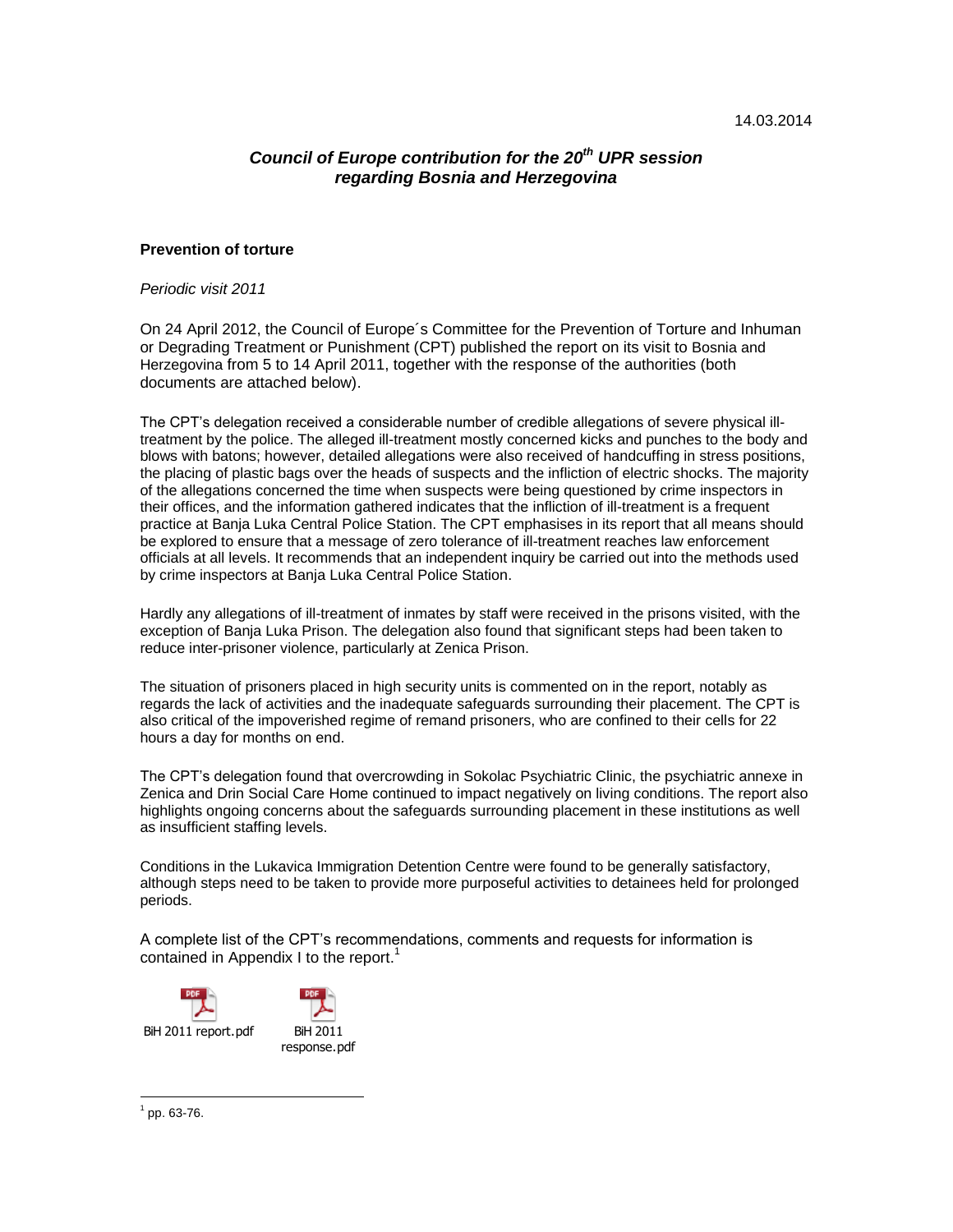#### *Ad hoc visit 2012*

On 12 September 2013, the Council of Europe's Committee for the Prevention of Torture and Inhuman or Degrading Treatment or Punishment (CPT) published the report on its *ad hoc* visit to Bosnia and Herzegovina from 5 to 11 December 2012, together with the authorities' response. The main objective of the visit was to examine the steps taken since the April 2011 visit to combat ill-treatment by the police.

The CPT's delegation again received a considerable number of credible allegations of severe physical ill-treatment by the police in the Republika Srpska. The alleged ill-treatment mostly took the form of slaps, punches and kicks as well as blows with hard objects (such as baseball bats) to various parts of the body. Detailed allegations were also received of handcuffing in stress positions, the placing of plastic bags over the heads of suspects, the infliction of electric shocks and mock executions. The majority of the allegations concerned the time when suspects were being questioned by crime inspectors in their offices, in particular at Banja Luka Central Police Station.

The CPT recommends that an independent professional assessment be carried out into the working methods used by crime inspectors at Banja Luka Central Police Station when detaining and interviewing suspects. Further, the report calls upon the authorities to improve the recruitment process and educational training of police officers, to take action to promote a culture where ill-treatment is regarded as unprofessional and to create an environment which encourages acts of ill-treatment to be reported.

The report is also critical of the lack of follow-up action when persons complain of ill-treatment by the police. The CPT makes several recommendations aimed at enhancing the effectiveness of investigations into allegations of ill-treatment. Recommendations are also made to strengthen, in practice, the formal safeguards surrounding deprivation of liberty, such as access to a lawyer and access to a doctor.

The absence of any holding cell at Banja Luka Central Police Station meant that detained persons were often handcuffed to radiators or items of furniture for prolonged periods. The report recommends that such a situation should be ended and proper holding cells established. Further, deficiencies found in other police stations should be remedied.

As regards the pre-trial departments in the prisons visited, the CPT remains critical of the disproportionate restrictions placed on remand prisoners who are confined to their cells for 22 hours a day for months on end. It also considers that remand prisoners should be offered at least one hour a week of visits and that such visits should, as a rule, take place under reasonably open conditions. Recommendations are also made *inter alia* to improve the health-care services in prison and to put in place systematic procedures for the recording and reporting of injuries.

A complete list of the CPT's recommendations, comments and requests for information is contained in the Appendix to the report.<sup>2</sup>

BiH 2012 report.pdf BiH 2012

PDF



## **Council of Europe Commissioner for Human Rights**

On 29 March 2011, the Commissioner for Human Rights, Thomas Hammarberg, released the [report](https://wcd.coe.int/ViewDoc.jsp?id=1909623) on his visit to Bosnia and Herzegovina from 27 to 30 November 2010.<sup>3</sup>

 $\frac{1}{2}$  pp. 33-40.

<sup>&</sup>lt;sup>3</sup>A summary of the report appears on pp. 2-4.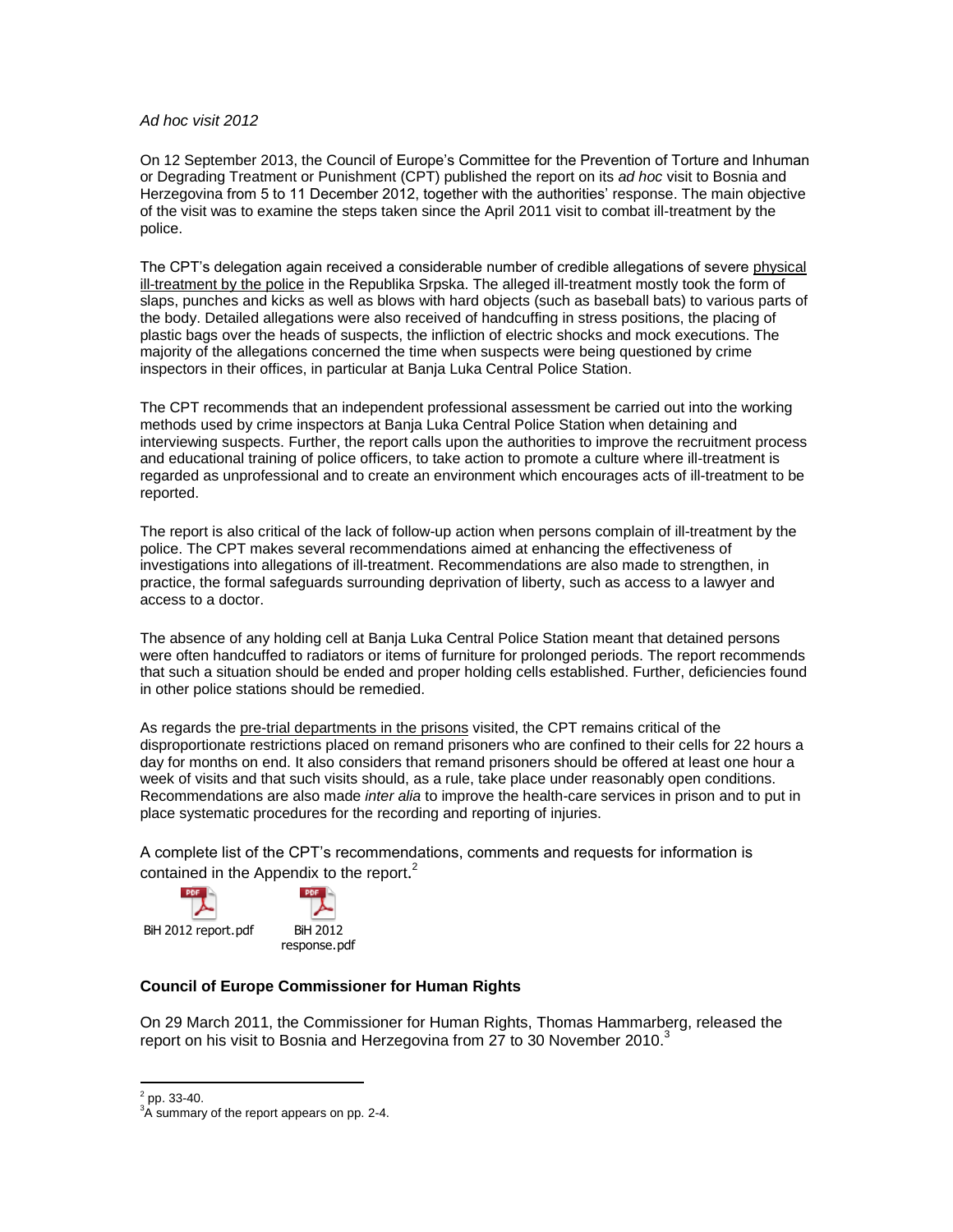The Commissioner's report focuses on the following selected human rights issues:

- Fight against discrimination $4$
- Human rights of people displaced by the war, asylum seekers and stateless persons<sup>5</sup>
- Post-war justice and reconciliation<sup>6</sup>

The Commissioner provides specific conclusions and recommendations at the end of each section.<sup>7</sup>

Upon releasing his report, Thomas Hammarberg said that "the legacy of the violent past still endangers the full enjoyment of human rights, democracy and the rule of law in Bosnia and Herzegovina. Although some progress has been made, the authorities at all levels in Bosnia and Herzegovina should proceed in a determined manner towards putting an end to discrimination, fostering reconciliation and building a country that reflects its multiethnic richness."

The Commissioner remained concerned about persisting discrimination towards national minorities, stressing that "the authorities should address this problem more resolutely and make sure that national minorities have real opportunities for political representation." Furthermore, he expressed his concern that the country's complex, multi-layered political and institutional structure constitutes an impediment to equal enjoyment of social and economic rights by different categories of vulnerable people, in particular persons with disabilities, civilian war victims and victims of war-related crimes of sexual violence.

The need to enhance the protection of Roma was underlined, in particular in those sectors where they remain dramatically disadvantaged, such as education, employment, healthcare and housing. "Durable solutions should be found for the Roma who have been forcibly displaced from Kosovo<sup>8</sup> and who have lived for many years with their families in Bosnia and Herzegovina".

Widespread segregation and discrimination in public schools in Bosnia and Herzegovina remain a serious concern as well. Ethnically-based and divided education systems remain an obstacle to sustainable returns. "No progress has been made in bringing to an end the system of 'two schools under one roof' since my visit in 2007. A common, core curriculum should be introduced, respecting the particularities of each constituent people's language, culture and heritage".

Discrimination in access to healthcare, social care and pension rights, the slow pace of demining and the lack of effective monitoring of ethnically-motivated violence remain barriers to the sustainable and safe return of internally displaced persons. "More than 7,000 people are still living in collective centres and endure extremely difficult living conditions. The authorities should provide adequate housing to the vulnerable people living in collective centres, including the elderly, and ensure access to employment and health care.

The Commissioner underlined that genuine inter-ethnic reconciliation in Bosnia and Herzegovina cannot be achieved without justice. He encouraged the authorities to strengthen their efforts aimed at effectively investigating and prosecuting the cases relating to war atrocities, ensuring access to justice and effective domestic remedies for victims and providing them with adequate, effective and proportionate reparation.

Commissioner Hammarberg was seriously concerned by the failure of the authorities of Bosnia and Herzegovina to fulfil their international obligations to effectively prosecute war-related crimes of sexual violence, and to provide adequate protection and reparation to the victims of these

 $\overline{a}$ 4 paras. 9-54.

<sup>5</sup> paras. 67-111.

<sup>6</sup> paras. 125-182.

<sup>7</sup> paras. 55-66, 112-124 and 183-198.

<sup>&</sup>lt;sup>8 '</sup>"All reference to Kosovo, whether to the territory, institutions or population, in this text shall be understood in full compliance with United Nations Security Council Resolution 1244 (1999) and without prejudice to the status of Kosovo."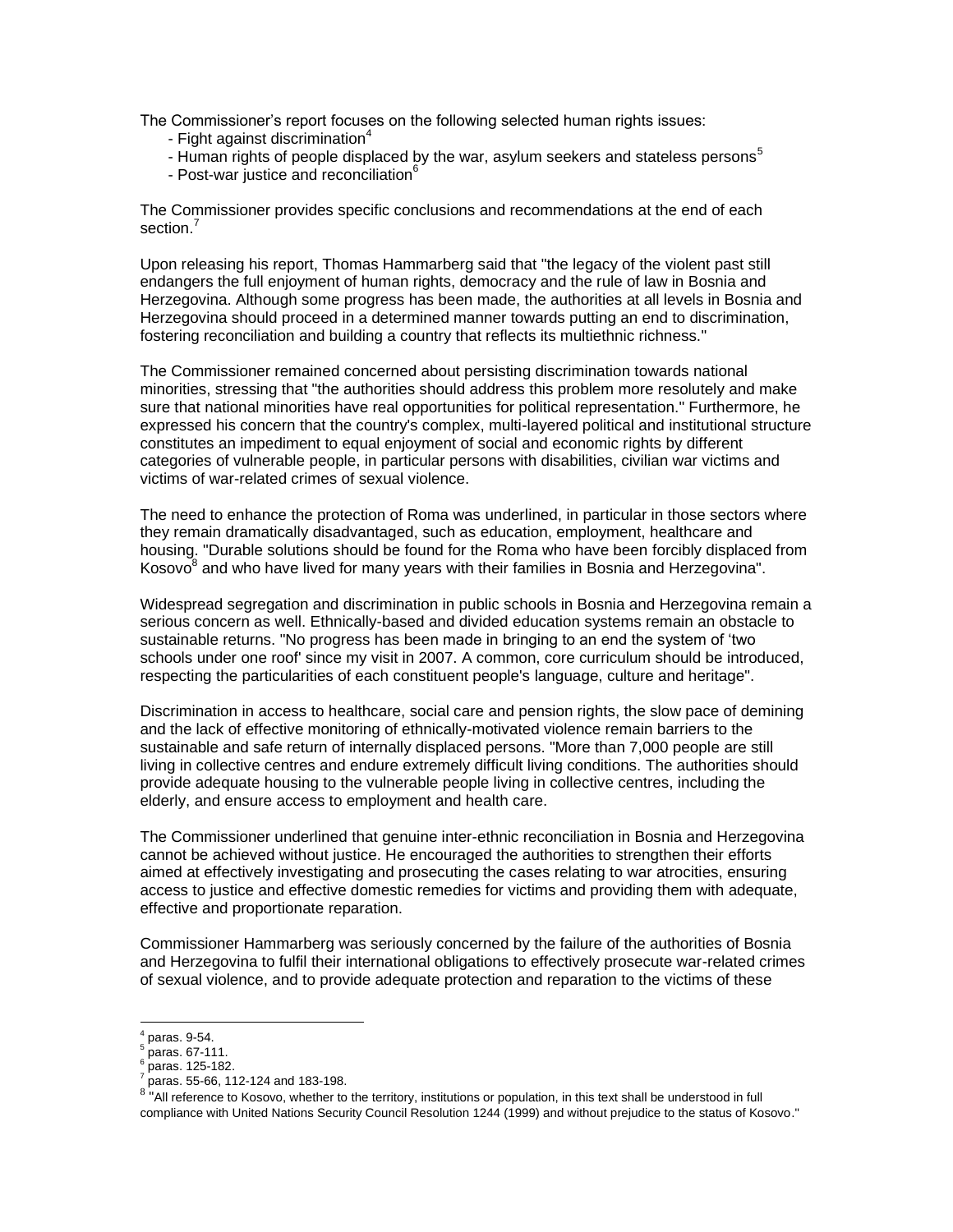crimes. He also recommended ensuring that the victims receive adequate psychological and social support as well as vocational guidance.

The Commissioner further urged the authorities to considerably improve the witness protection system in the context of war-related proceedings and to promptly investigate and prosecute all reported cases of threats and intimidation of witnesses.

Finally, he recommended continuing with determination to identify about 10,000 pending cases of persons missing due to the war; taking effective measures to protect the impartiality and independence of the judicial institutions; adopting measures to improve the protection of lesbian, gay, bisexual and transgender persons and resolving the cases of the 220 police officers who were decertified in the late 1990s and providing adequate redress to those still in need of it.

The Commissioner's report on his visit to Bosnia and Herzegovina in 2010 appears below.

CHR report BiH.pdf

# **Fighting corruption**

On 7 January 2014, the Council of Europe Group of States against Corruption (GRECO) published its third round compliance report on Bosnia and Herzegovina. In its report GRECO concluded that Bosnia and Herzegovina had implemented satisfactorily or dealt with in a satisfactory manner only four of the twenty-two recommendations contained in the Third Round Evaluation Report addressed to the authorities in 2011.

Concerning the criminalisation of corruption offences, in September 2011, Bosnia and Herzegovina ratified the Additional Protocol to the Criminal Law Convention on Corruption. Drafting of legislative amendments followed thereafter to meet GRECO's recommendations regarding bribery of arbitrators, active trading in influence and bribery in the private sector<sup>9</sup>; however, with the exception of Republika Srpska which amended its Criminal Code in 2013, the proposed changes are still at incipient stages of the legislative process and need to materialise in practice. More decisive action must be taken to harmonise criminal legislation in the country (there are four criminal codes in use at the different levels of Government: State level, Federation of Bosnia and Herzegovina, Republika Srpska and Brčko District) and to do so fully in line with the Criminal Law Convention on Corruption. While some effort has been devoted to further acquainting legal professionals with corruption related provisions, as well as to identifying challenges in the investigation and adjudication of cases, overall the action taken by the authorities to address GRECO's recommendations in the almost two and a half years that have elapsed since the Third Evaluation Round Report was adopted must be assessed as rather limited.

Concerning transparency of party funding<sup>10</sup>, the overall picture is very disappointing. GRECO welcomes the intention stated by the authorities of Bosnia and Herzegovina to adopt a uniform law on political parties at State level, but work on this issue is still at a very initial stage. The Law on Financing of Political Parties was amended in December 2012, but GRECO regrets that it does not significantly impact most of the deficiencies highlighted in the Evaluation Report. Some measures were taken to encourage the use of bank accounts by political parties, but GRECO is concerned that they still leave room for the use of cash and related manipulations. Transparency of the accounts of political parties was still insufficient, especially as regards donations and the identity of donors. No measures were taken to strengthen the internal control mechanisms of political parties, nor the monitoring capacity of the Central Electoral Commission and its Audit Service. The range of available sanctions had not been extended, there are still no specific

eran Corpors (The Valuation Report on Bosnia and Herzegovina on Incriminations (Theme I).<br>Principle and Fincrimation Scheme I).

<sup>10 2011</sup> Evaluation Report on Bosnia and Herzegovina on Transparency of Party Funding (Theme II).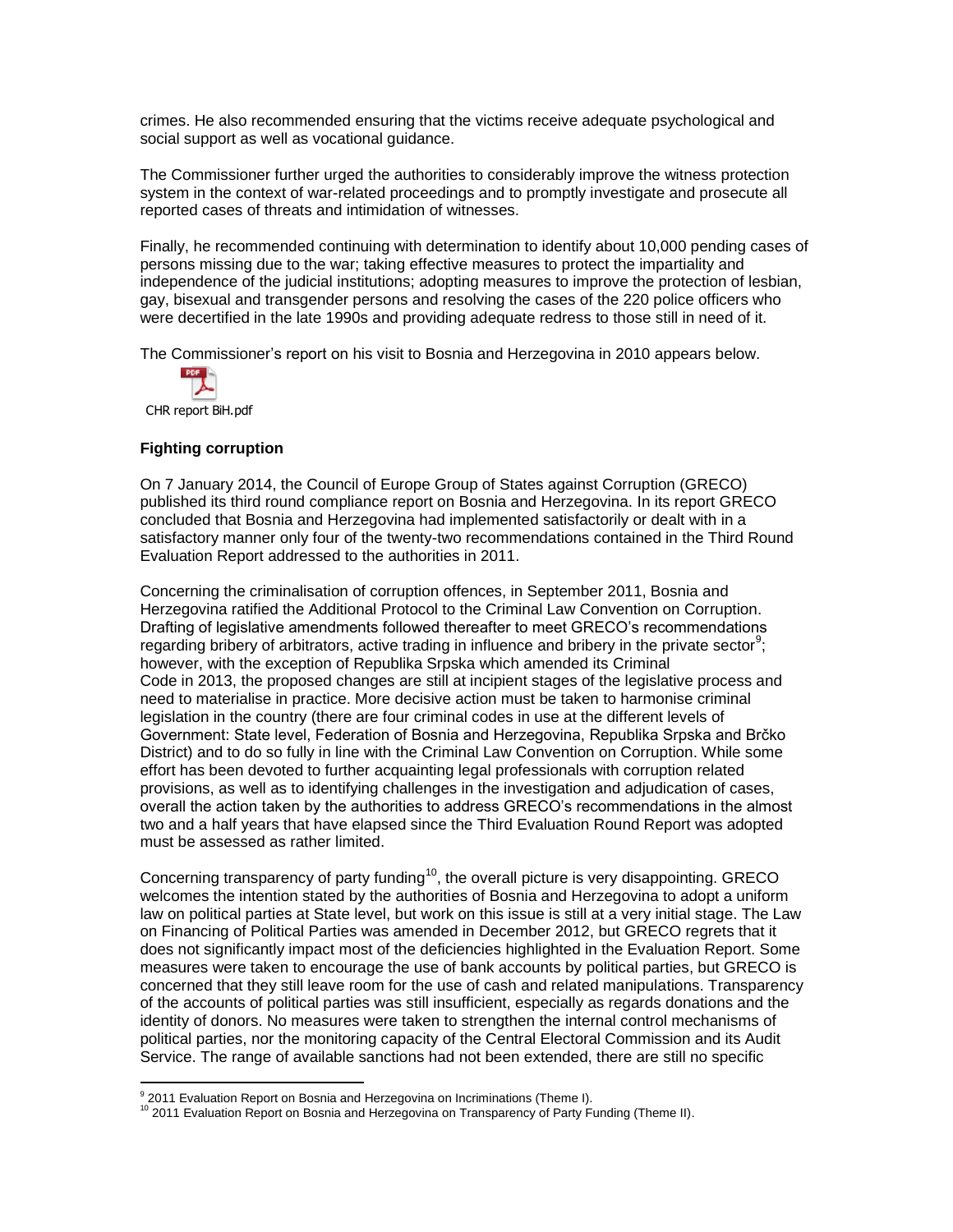sanctions for several violations of the law and the amount of some fines was even decreased. More worryingly, some changes introduced in the law run counter to the objectives of GRECO recommendations and seem to validate certain formerly illegal political parties' practices, such as the use of administrative bodies' business premises, or the receipt of funding from companies entered into public procurement contracts, when the contract is below a certain value.

The conclusions of the compliance report from 2013<sup>11</sup>, which is attached below, should be read in conjunction with GRECO's two evaluation reports from 2011. They have also been attached below.



# **Execution of judgments and decisions of the European Court of Human Rights**

At 31 December 2013, there were 33 cases against Bosnia and Herzegovina pending before the Committee of Ministers for supervision of their execution. 12 of these cases were "leading cases", i.e. raising a new structural/general problem and requiring the adoption of general measures. The main cases or groups of cases revealing such structural problems are listed below:

- Compulsory detention of aliens perceived to constitute a threat to public order or national security, irrespective of existence of any deportation order - *Al-Husin v. Bosnia and Herzegovina, application No.3727/08, judgment final on 09/7/2012*
- $\cdot \cdot$  Non-enforcement of final judgments ordering the state to pay certain sums in respect of war damage *- Colić v. Bosnia and Herzegovina, application No.1218/07, judgment final on 28/06/2010*
- Military apartments taken from members of the former Yugoslav People's Army in the aftermath of the war in Bosnia and Herzegovina -*Đokić v. Bosnia and Herzegovina, application No. 6518/04, judgment final on 04/10/2010 Mago and others v. Bosnia and Herzegovina, application No.12959/05, judgment final on 24/09/201*
- War crime cases: retroactive application of new law with more severe sanctions *Maktouf and Damjanović, application No.2312/08+, judgment final on 17/07/2013*
- Ethnic-based discrimination on account of ineligibility of persons non-affiliated with one of the "constituent peoples" (Bosnians, Croats or Serbs) to stand for election to the House of Peoples (the upper chamber of Parliament) and the Presidency - *Sejdić and Finci, application No. 27996/06, judgment final 22/12/2009*

The document attached presents a brief description of the violations and the latest detailed decisions taken by the Committee of Ministers and the responses given thereto by the respondent state.



 $\overline{a}$ <sup>11</sup> Section III of the report, paras. 96-100.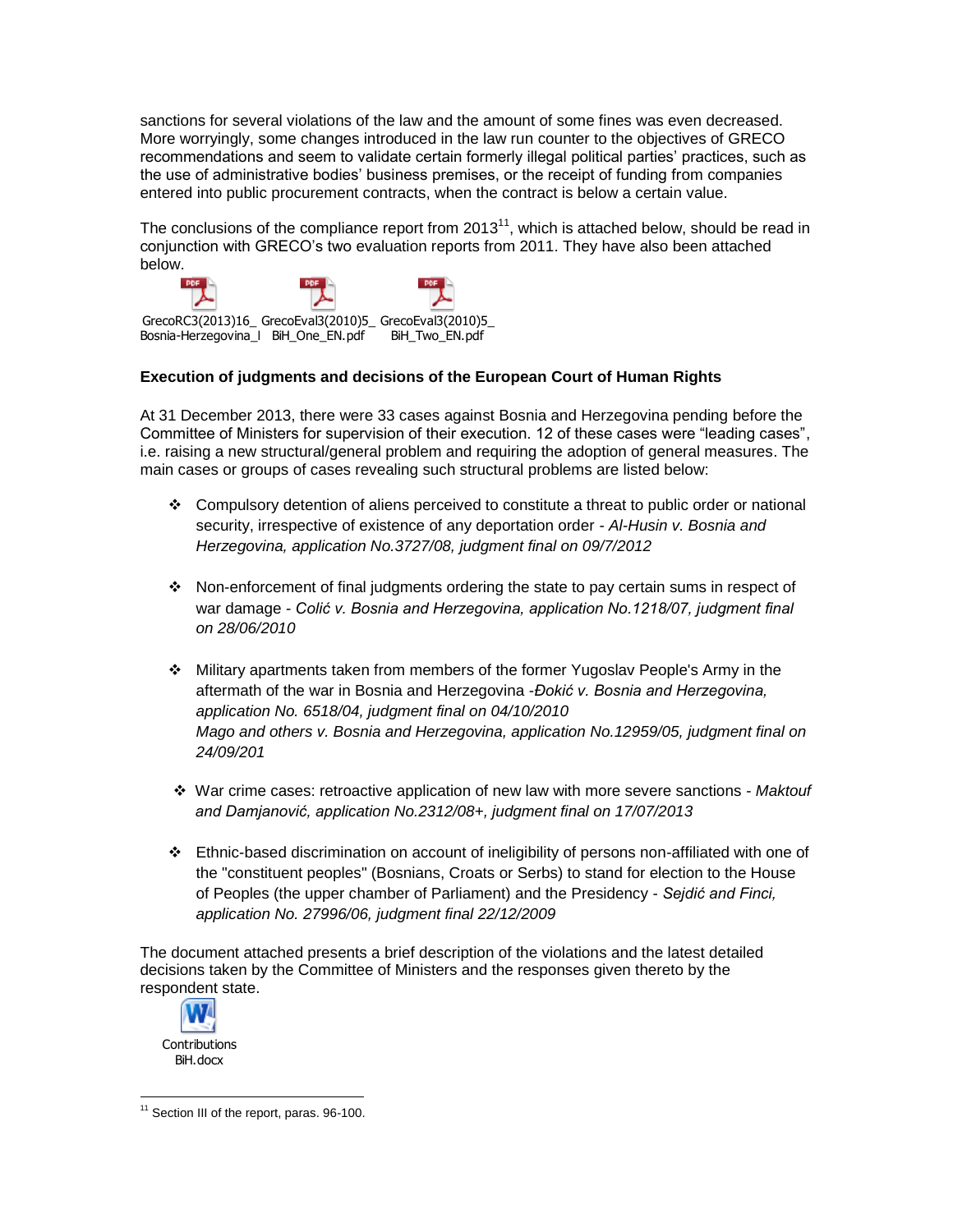#### **Fight against racism and intolerance**

On 8 February 2011, the European Commission against Racism and Intolerance (ECRI) published its fourth report on Bosnia and Herzegovina.<sup>12</sup> ECRI's Chair, Nils Muiznieks, said that, although there has been progress in certain areas, some issues give rise to concern, such as continuing ethnic discrimination in the field of electoral law, marginalisation of the Roma and politicians' use of virulent nationalistic rhetoric.

A new antidiscrimination law has strengthened the legislative framework, and crucial responsibilities in combating racial discrimination have been transferred to the Human Rights Ombudsman. Strategies have been adopted to facilitate the return of refugees and displaced persons and to ensure systematic treatment of war crimes cases. Measures have been adopted to improve the situation of the Roma in daily life and a process of civil registration launched to assist Roma in obtaining identity documents.

At the same time, the continued existence of constitutional arrangements that exclude some ethnic groups from standing for certain elections is in breach of the prohibition on discrimination, and persons who do not identify with one of the three constituent peoples are often excluded from political processes. Politicians' use of virulent nationalist rhetoric fosters divisions between the various constituent peoples and ethnic groups living in Bosnia and Herzegovina.

Children of different ethnic backgrounds also continue to attend different schools, and some school textbooks still display ethnic bias. Minority returnees continue to face discrimination, and the rate of returns has slowed down. Ethnically divisive political discourse continues to create a climate of hostility and to deter other displaced persons and refugees from returning.

Roma experience extreme poverty and marginalisation, compounded by prejudice and discrimination. Many live in inadequate housing, and Roma children remain much less likely than others to attend or complete school. Along with other visible minorities, Roma are also subject to ethnic profiling by the police.

The report contains findings and recommendations regarding the following issues:

- Existence and implementation of legal provisions<sup>13</sup>
- Racism in public discourse<sup>14</sup>
- Racist violence<sup>15</sup>

- Discrimination in various fields, including education, employment, housing, access to health care and access to public services<sup>16</sup>

- Vulnerable groups, including minority returnees and displaced persons, Roma, national minorities, person who do not want to identify themselves with any constituent people or minority group, refugees and asylum seekers<sup>17</sup>

- Antisemitism<sup>1</sup>
- Human rights education and awareness-raising<sup>19</sup>
- Conduct of law enforcement officials $^{20}$
- Monitoring racism and racial discrimination $^{21}$
- The need to acknowledge full Bosnian democratic citizenship<sup>22</sup>

 $\overline{a}$ 

 $12$  A summary of the report can be found on pp. 7-11.

 $13$  paras. 1-42.

 $^{14}$  paras. 43-53.

 $15$  paras. 54-60. <sup>16</sup> paras. 61-93.

 $^{17}_{18}$  paras. 94-150. paras. 151-153.

 $19$  paras. 154-155.

 $^{20}$  paras. 156-161.

 $\frac{21}{2}$  paras. 162-166.

<sup>22</sup> paras. 167-172.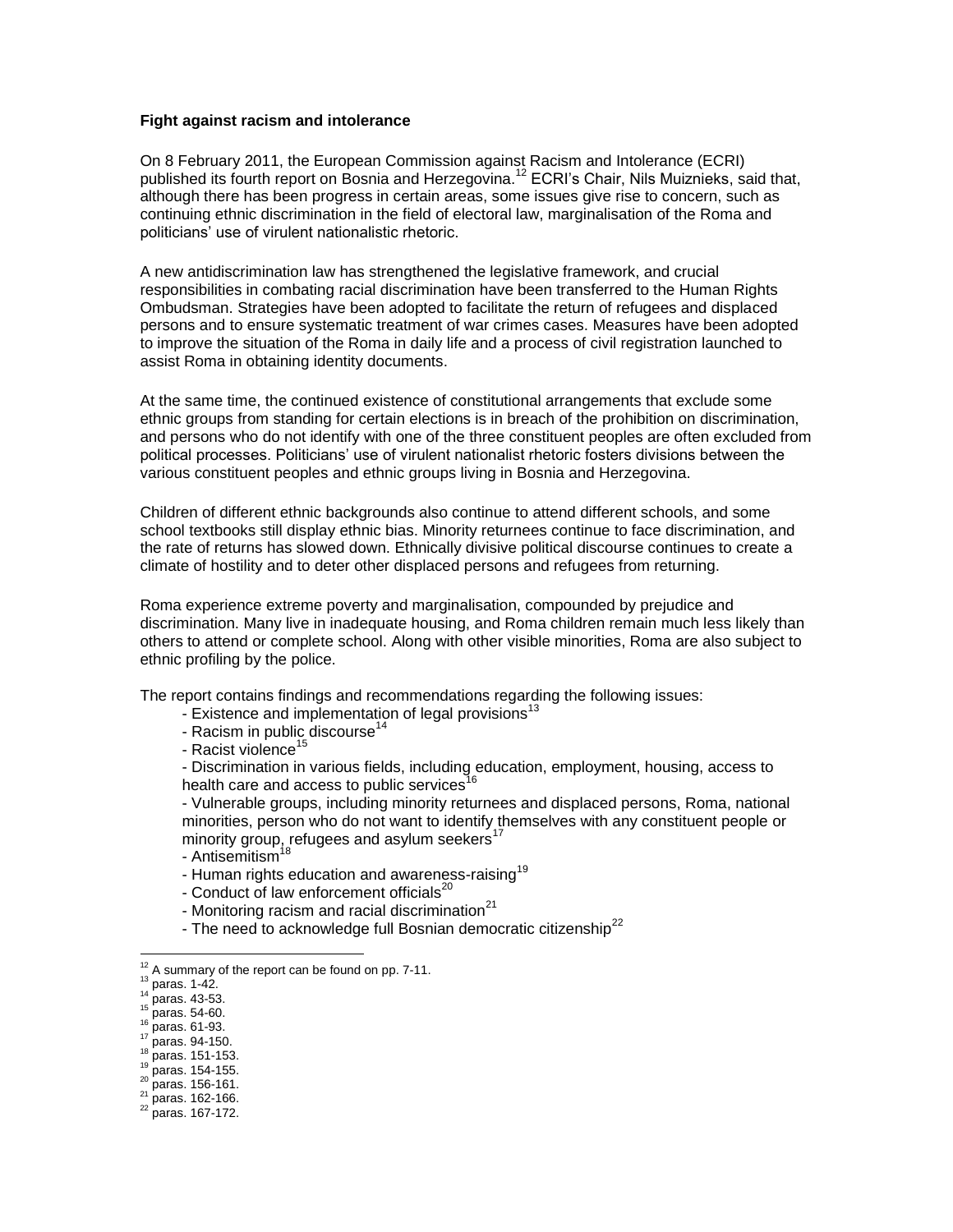The following three recommendations were selected for priority implementation to be revisited two years later:

- Provide training for judges and prosecutors on the new antidiscrimination legislation;
- Complete the work under way to resolve all remaining cases of "two schools under one roof" and ensure that pupils are taught together wherever possible;
- Put an end to instances of ethnic discrimination in the field of pension entitlements and legislate as necessary to prevent new cases from arising.

Subsequently, on 25 February 2014, ECRI published conclusions on the implementation of these recommendations for which priority follow-up was requested.

ECRI's report on Bosnia and Herzegovina and the conclusions on the implementation of the recommendations subject to interim follow-up are attached below.



# **Protection of minorities**

## *Framework Convention for the Protection of National Minorities*

The third Opinion of the Council of Europe Advisory Committee on the Framework Convention for the Protection of National Minorities [on B](http://www.coe.int/t/dghl/monitoring/minorities/3_FCNMdocs/PDF_3rd_OP_CzechRepublic_en.pdf)osnia and Herzegovina is still restricted since the Committee is awaiting comments from the authorities on the Opinion.

## *European Charter for Regional or Minority Languages*

On 10 July 2013, the Council of Europe Committee of Ministers made public the first report on the application of the European Charter for Regional or Minority Languages by Bosnia and Herzegovina. The report drawn up by a committee of independent experts, which monitors the application of the Charter, is contained in the attachment below.

In Bosnia and Herzegovina, the 17 languages covered by the ratification enjoy a high level of recognition in the minority laws at national and entity levels. However, the number of speakers of most minority languages is low and, at present, the infrastructure necessary to ensure implementation of the Charter does not exist. With the exception of teaching German, Italian and Ukrainian at some levels of education, the minority languages of Bosnia and Herzegovina are absent from the regular educational system. As to the use of the minority languages before judicial and administrative authorities, the domestic legal set-up is not in conformity with the Charter. Television and radio programmes use the minority languages only to a limited extent and a dedicated scheme providing regular and stable financial support to cultural activities and facilities relating to the minority languages does not exist. There is no discrimination against the use of minority languages in economic and social settings. A number of activities involving kinstates also take place with some support by the authorities of Bosnia and Herzegovina.

On the basis of this report, the Committee of Ministers in its Recommendation on the application of the European Charter for Regional or Minority Languages by Bosnia and Herzegovina recommends the authorities to:

- provide appropriate forms and means for the teaching of the minority languages in cooperation with the speakers;
- establish a scheme for financing cultural activities and facilities relating to the minority languages;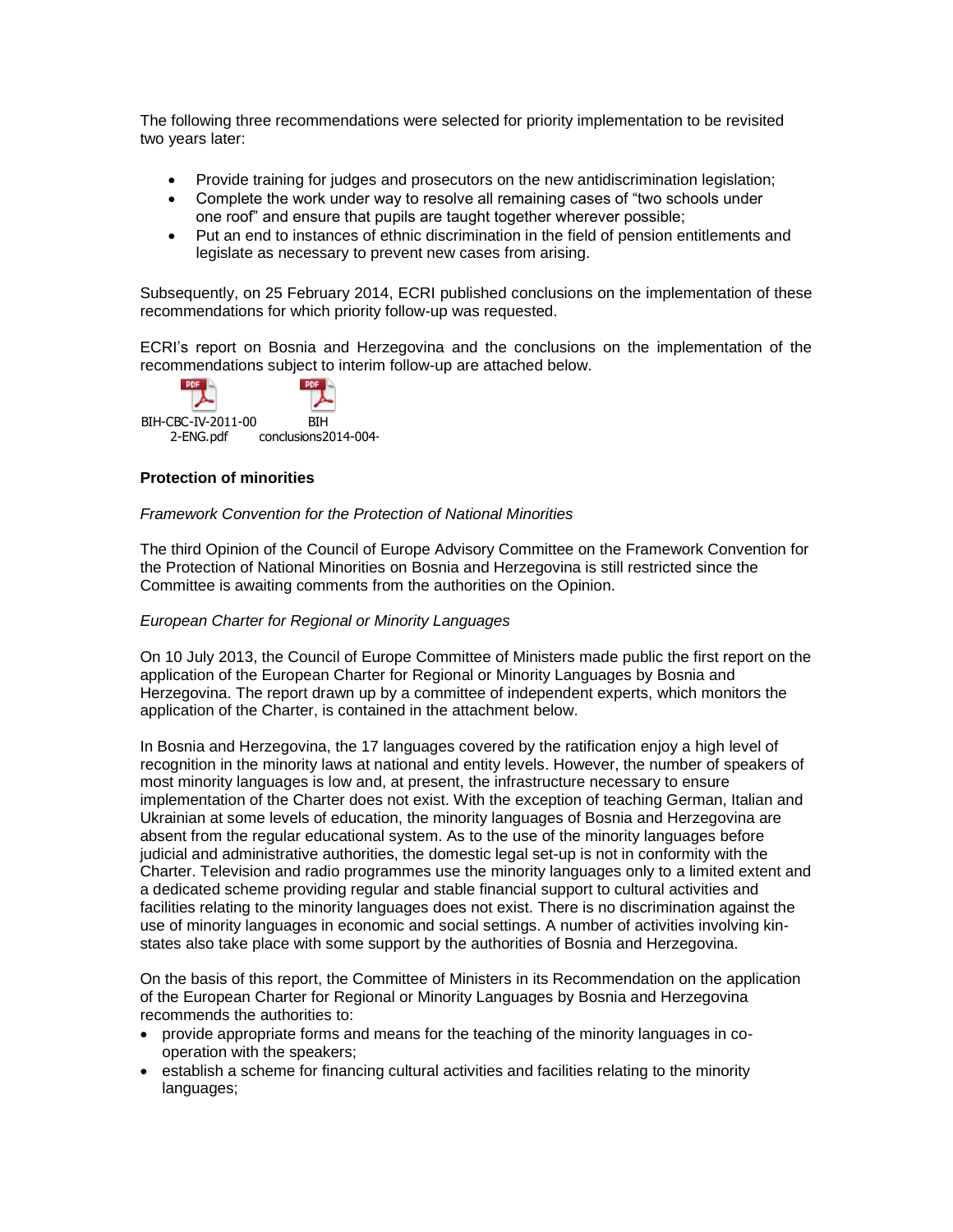- make adequate provision so that public broadcasters offer programmes in the minority languages;
- use traditional forms of place-names in the minority languages.



## **Action against trafficking in human beings**

On 14 May 2013, the Council of Europe's Group of Experts on Action against Trafficking in Human Beings (GRETA) published its first evaluation report on Bosnia and Herzegovina<sup>23</sup> together with the final comments of the Government. Both documents are contained in the attachment below. GRETA noted the steps taken by the authorities of Bosnia and Herzegovina to combat trafficking in human beings, such as the appointment of a national coordinator and the adoption of state action plans, but a number of important challenges remain.

In its first report on Bosnia and Herzegovina, GRETA called upon the authorities to ensure that human trafficking is criminalised by all criminal codes applicable on the country's territory (i.e. in Republika Srpska, the Federation of Bosnia and Herzegovina and the Brčko District). At present, only the state criminal code defines human trafficking as a criminal offence and therefore cases of human trafficking are prosecuted only at state level. GRETA urged the authorities to ensure that human trafficking cases are investigated and prosecuted effectively, leading to proportionate and dissuasive sanctions

Most of the victims identified in recent years were trafficked within Bosnia and Herzegovina. The report highlighted the need to improve the identification of victims of trafficking, by disconnecting it from the initiation of a criminal case. Increased attention should be paid to the identification of child victims of trafficking.

In addition, GRETA called upon the authorities to provide adequate assistance and protection to victims of trafficking and to ensure that they can obtain compensation from the perpetrator or the state.

In the area of prevention, GRETA considered that there is a need for a comprehensive awareness-raising campaign for the general public, as well as targeted initiatives for groups vulnerable to human trafficking. GRETA also urged the authorities to ensure the registration of all children at birth and to ensure that Roma children, who are particularly vulnerable to human trafficking, have effective access to education.

In its report, GRETA provides concluding remarks<sup>24</sup> as well as a complete list of proposals to the authorities of Bosnia and Herzegovina.<sup>25</sup>



 $\overline{a}$ 

 $23$  A summary of the report can be found on pp. 7-8.

 $^{24}$ paras. 165 - 172.

 $25$ Appendix I.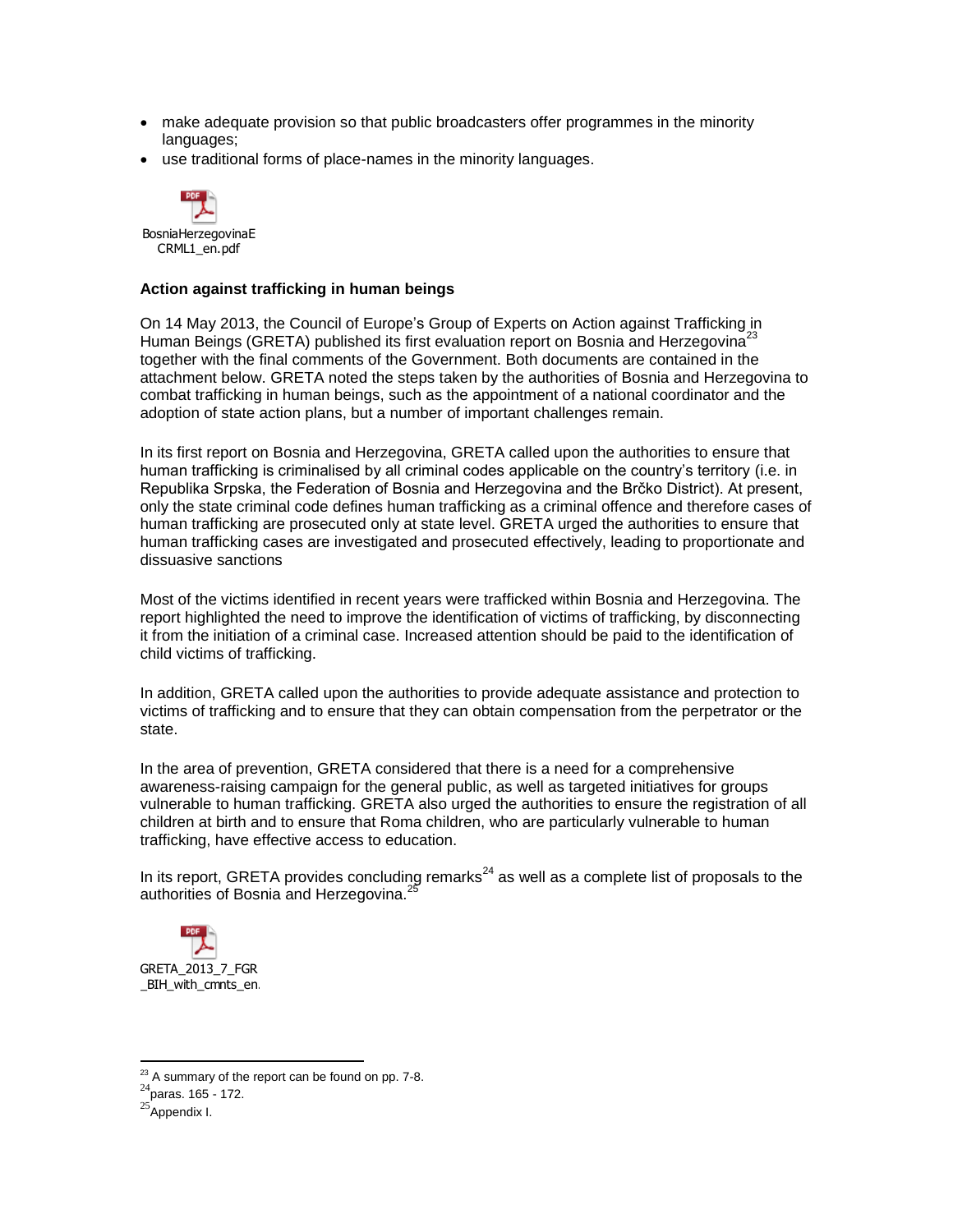# **Preventing and combating violence against women and domestic violence**

Bosnia and Herzegovina has ratified the Council of Europe Convention on Preventing and Combating Violence against Women and Domestic Violence. It will be covered by the monitoring procedure to be carried out once the Convention will enter into force.

## **European Commission for Democracy through Law (Venice Commission)**

The Venice Commission has adopted a number of opinions on draft laws and on the constitutional situation in Bosnia and Herzegovina. A list of adopted opinions, with hyperlinks to the texts, appears in the attachment below.



Venice Com BiH.docx

## **Social and economic rights**

Bosnia and Herzegovina ratified the Revised European Social Charter on 07/10/2008, accepting 51 of its 98 paragraphs.

It has not yet signed the Additional Protocol providing for a system of collective complaints.

## Cases of non-compliance

*Thematic Group 1 "Employment, training and equal opportunities"*

► Article 1§1 Right to work - Policy of full employment It has not been established that employment policy efforts have been adequate in combatting unemployment and promoting job creation. (Conclusions 2012, p. 6)

► Article 20 - Right to equal opportunities and equal treatment in employment and occupation without sex discrimination The right to equal opportunities and equal treatment in employment and occupation without discrimination on grounds of gender is not guaranteed in practice and women are prohibited from working in underground mining. (Conclusions 2012, p. 19)

*Thematic Group 2 "Health, social security and social protection"*

► Article 12§1 Right to social security – existence of a social security system The duration of unemployment benefit is too short. (Conclusions 2013, p. 17)

*Thematic Group 3 "Labour rights"*

Conclusions to be published in January 2015.

*Thematic Group 4 "Children, families, migrants"*

► Article 7§4 - Right of children and young persons to protection - Working time for young persons under 18

The limit of 40 hours per week for young workers under the age of 16 is excessive. (Conclusions 2011, p. 7)